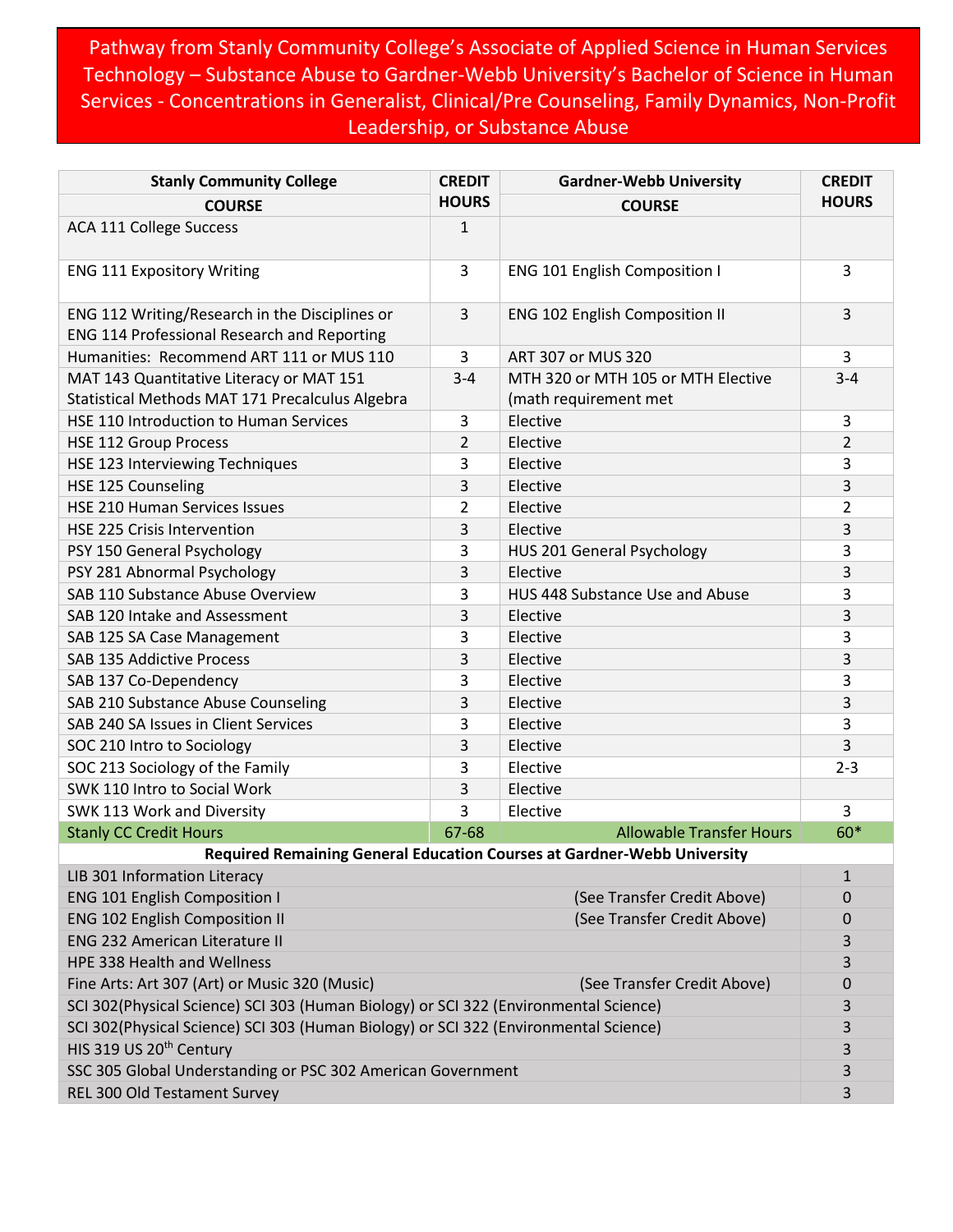| <b>REL 301 New Testament Survey</b>                               | 3              |  |  |
|-------------------------------------------------------------------|----------------|--|--|
| MTH 320 or MTH 105 or MTH Elective<br>(See Transfer Credit Above) | 0              |  |  |
| <b>Required Courses in Human Services</b>                         |                |  |  |
| (See Transfer Credit Above)<br>HUS 201 General Psychology         | 0              |  |  |
| HUS 206 Human Growth and Development                              | 3              |  |  |
| HUS 300 Ethical Issues in Human Services                          | 3              |  |  |
| <b>HUS 302 Group Dynamics</b>                                     | 3              |  |  |
| <b>HUS 304 Human Services Profession</b>                          | 3              |  |  |
| HUS 311 Diversity and Multicultural Foundations in Human Services | 3              |  |  |
| HUS 404 Case Management and Assessment                            |                |  |  |
| HUS 411 Applied Psychopathology                                   | 3              |  |  |
| HUS 426 Crisis, Trauma, and Intervention Strategy                 | 3              |  |  |
| HUS 499 Applications in Human Services                            | 3              |  |  |
| <b>Concentration in Generalist (Choose 3 Courses)</b>             |                |  |  |
| HUS 320 Introduction to Clinical Practice                         | 3              |  |  |
| HUS 374 Psychology of Religion                                    | 3              |  |  |
| HUS 399 Community Resource Development                            | 3              |  |  |
| HUS 402 Introduction to Counseling                                | 3              |  |  |
| HUS 406 Psychology of Personality                                 | 3              |  |  |
| HUS 412 Psychology of Aging                                       | 3              |  |  |
| HUS 413 Understanding Nonprofit Organizations                     | 3              |  |  |
| HUS 416 Leadership in the Helping Profession                      | 3              |  |  |
| <b>HUS 440 Family Dynamics</b>                                    | 3              |  |  |
| HUS 448 Substance Use and Abuse<br>(See Transfer Credit Above)    | 0              |  |  |
| HUS 495 Internship in Human Services                              | 3              |  |  |
| HUS 497 Internship in Human Services                              | 3              |  |  |
| HUS 498 Internship in Human Services                              | 3              |  |  |
| <b>General Elective Hours</b>                                     | $\overline{2}$ |  |  |
| <b>Concentration in Clinical / Pre-Counseling</b>                 |                |  |  |
| HUS 320 Introduction to Clinical Practice                         | 3              |  |  |
| HUS 402 Introduction to Counseling                                | 3              |  |  |
| HUS 406 Psychology of Personality                                 | 3              |  |  |
| <b>General Elective Hours</b>                                     |                |  |  |
|                                                                   |                |  |  |
| <b>Concentration in Family Dynamics</b>                           |                |  |  |
| HUS 399 Community Resource Development                            | 3              |  |  |
|                                                                   | 3              |  |  |
| HUS 412 Psychology of Aging<br><b>HUS 440 Family Dynamics</b>     | 3              |  |  |
| <b>General Elective Hours</b>                                     | 2              |  |  |
| <b>Concentration in Nonprofit Leadership</b>                      |                |  |  |
| HUS 399 Community Resource Development                            | 3              |  |  |
| HUS 413 Understanding Nonprofit Organizations                     | 3              |  |  |
| HUS 416 Leadership in the Helping Profession                      | 3              |  |  |
| <b>General Elective Hours</b>                                     | $\overline{2}$ |  |  |
| <b>Concentration in Substance Abuse</b>                           |                |  |  |
| HUS 399 Community Resource Development                            | 3              |  |  |